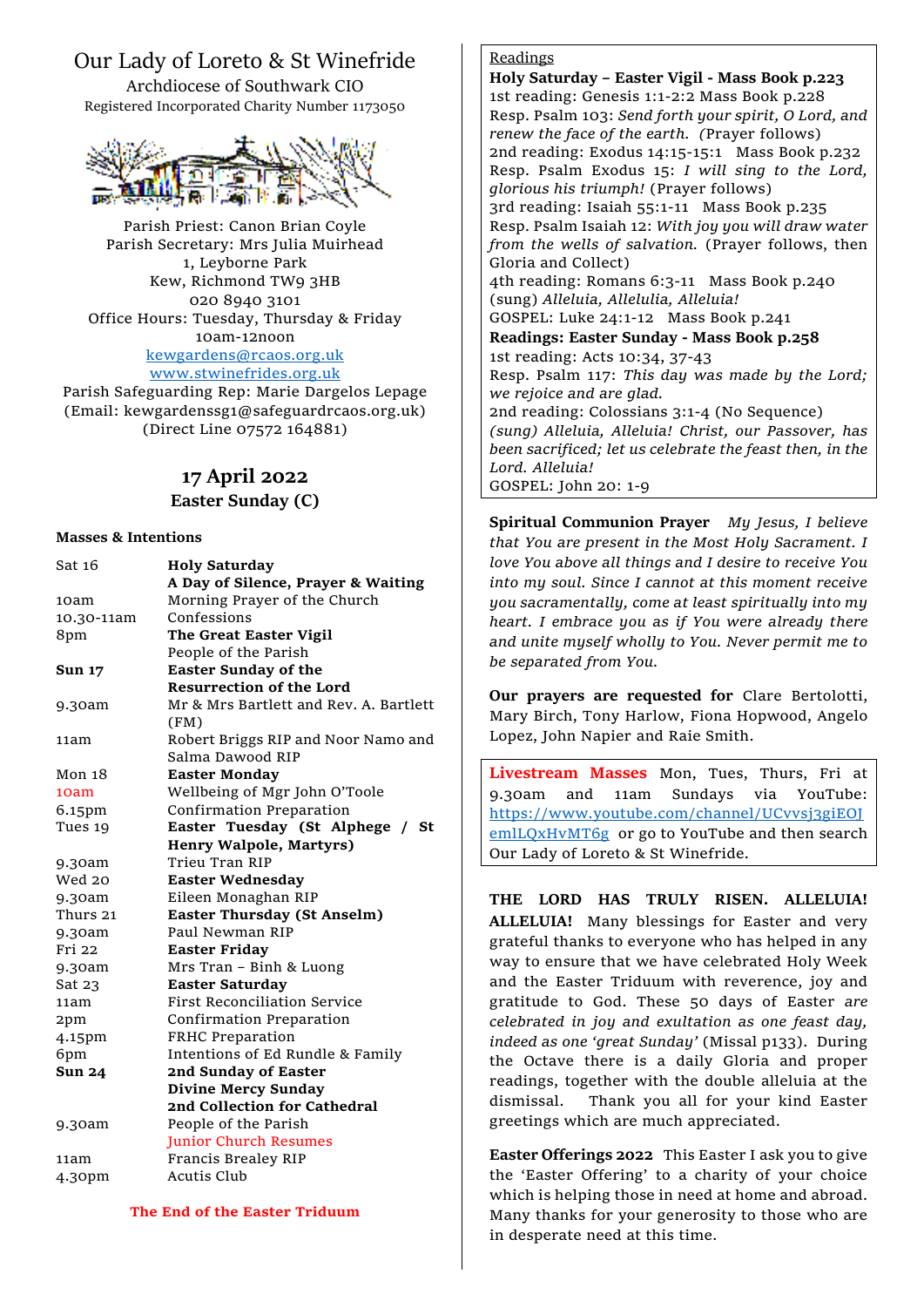**Holy Saturday and The Easter Vigil in the Holy Night** Today the Church waits at the Lord's tomb in prayer and fasting, meditating on his Passion and Death, his Descent into Hell, and awaiting his Resurrection. Morning Prayer of the Church at 10am. The Easter Vigil at 8pm marks the start of the Easter season: *the 50 days from the Sunday of the Resurrection to Pentecost Sunday are celebrated in joy and exultation as one feast day, indeed as one 'great Sunday'. The first 8 days of Easter Time constitute the Octave of Easter and are celebrated as Solemnities of the Lord* (Missal p133). **We start outside the Church with the blessing of the Easter fire and lighting of the Easter Candle. If you can, please be here for the The Easter Vigil in the Holy Night at 8pm.**

**Cycle of Prayer during Eastertide** [1] new members of the Church; [2] Vocations, especially on the World Day of Prayer for Vocations on 4th Sunday of Easter; [3] Survivors of Sexual Abuse, especially on Tuesday in the 5th week of Easter; [4] the Right Use of the Media, especially on World Communications Sunday on the 7th Sunday of Easter; [5] the Church, especially at Pentecost; [6] Human Work, especially on 1 May, St Joseph the Worker.

**Please pray for the repose of the soul of Gordon Francis Flynn** who died on 8 April. The Funeral Mass is at St Winefride's on 5 May at 12.10pm. Please keep in your prayers Alison, Gordon's wife, and their children, Sarah and Chris. Eternal rest grant unto Gordon, O Lord, and let perpetual light shine upon him. Amen.

**Journeying Together and Our Parish** The various reports from our parish gatherings and the summary reports from the diocese have been available for a while for our prayerful reflection. Now is the time to take the next step in Journeying Together as a parish. If you have not yet had a chance to read the reports I ask you to read them and consider the part you will play in building the Kingdom of God here in Kew. **Parish Meetings have been arranged for Sunday 8 May at 6.30pm and Thursday 12 May at 7pm.** I invite you to attend ONE of these meetings to consider prayerfully the issues raised by the reports and how WE move forward as a parish community.

**The Parish Meetings** on 8 May and 12 May are crucial in the way forward for our parish. I don't believe it is too dramatic to say that we as a Church in England & Wales, and elsewhere in the world, are facing momentous challenges – perhaps the greatest challenge being one of Faith itself. What is it to believe in God and in the Church in the 21st century? Does the Risen Lord empower us to challenge the decline in Church attendance and the side-lining of Christian Faith in the West? *Believing But Not Belonging* is the title of a book

written some years ago to describe the phenomenon of belief in God without any need to belong to a community of faith. If we have to ask challenging questions of the society in which we live, we also need to ask challenging questions of the Church and of ourselves. The real 'issues' at the heart of renewal may not necessarily be the issues we think they are. I look forward to seeing you at the meetings.

**40 Years Since the Visit of Pope St John Paul II** It is hard to believe that it is 40 years since the Visit of Pope John Paul II. The Diocese has sent the following *- On 28 May Archbishop John Wilson will celebrate Mass to mark the fortieth anniversary of the visit of St John Paul II to the Metropolitan Cathedral Church of St George. During this celebration, the sacrament of* anointing *of the sick will be administered, [as it was on the occasion of St](https://www.vatican.va/content/john-paul-ii/en/speeches/1982/may/documents/hf_jp-ii_spe_19820528_cattedrale-southwark.html)  [John Paul II's visit](https://www.vatican.va/content/john-paul-ii/en/speeches/1982/may/documents/hf_jp-ii_spe_19820528_cattedrale-southwark.html). Parishes of the Archdiocese of Southwark are invited to select two people (per parish) who might attend this celebration at the Cathedral as representatives of their parish community and receive the sacrament of anointing. In selecting parish representatives, attention should be paid to the [Church's criteria](https://www.vatican.va/archive/cod-iuris-canonici/eng/documents/cic_lib4-cann998-1165_en.html#CHAPTER_III.) re: those on whom the* anointing *of the sick is to be conferred; it is envisioned that there will be cases in which only one representative is anointed and the other is accompanying them.* **Please email the parish office asap if you would like to attend this Mass and receive the Anointing of the Sick.** Maximum of two people and only one to be anointed in the case of accompaniment is allowed. Please pay close attention to the wording above from the Diocese.

**St George's Cathedral will be hosting an Exhibition** in the period 16–30 May about the visit of St John Paul II to the cathedral. Those who have photographs or other items relating to the visit which they might wish to loan are asked to write to [admin@stgeorges.org.uk](mailto:admin@stgeorges.org.uk) with details.

**A Prayer for Peace in Ukraine** *O God of peace, who are peace itself, and whom a spirit of discord cannot grasp, nor a violent mind receive, grant that those who are one in heart may persevere in what is good and that those in conflict may forget evil and so be healed. Amen.* 

**Refugees from Ukraine** have begun to arrive in Kew and more are expected over the coming weeks. We would like to extend a warm welcome to them as they begin to settle in with their host families.

**A Financial Collection for Ukraine** There are many charities appealing for help at this time, especially the Disasters Emergency Committee (DEC) which oversees some fifteen charities. Please give via the contactless devices or the basket in the church.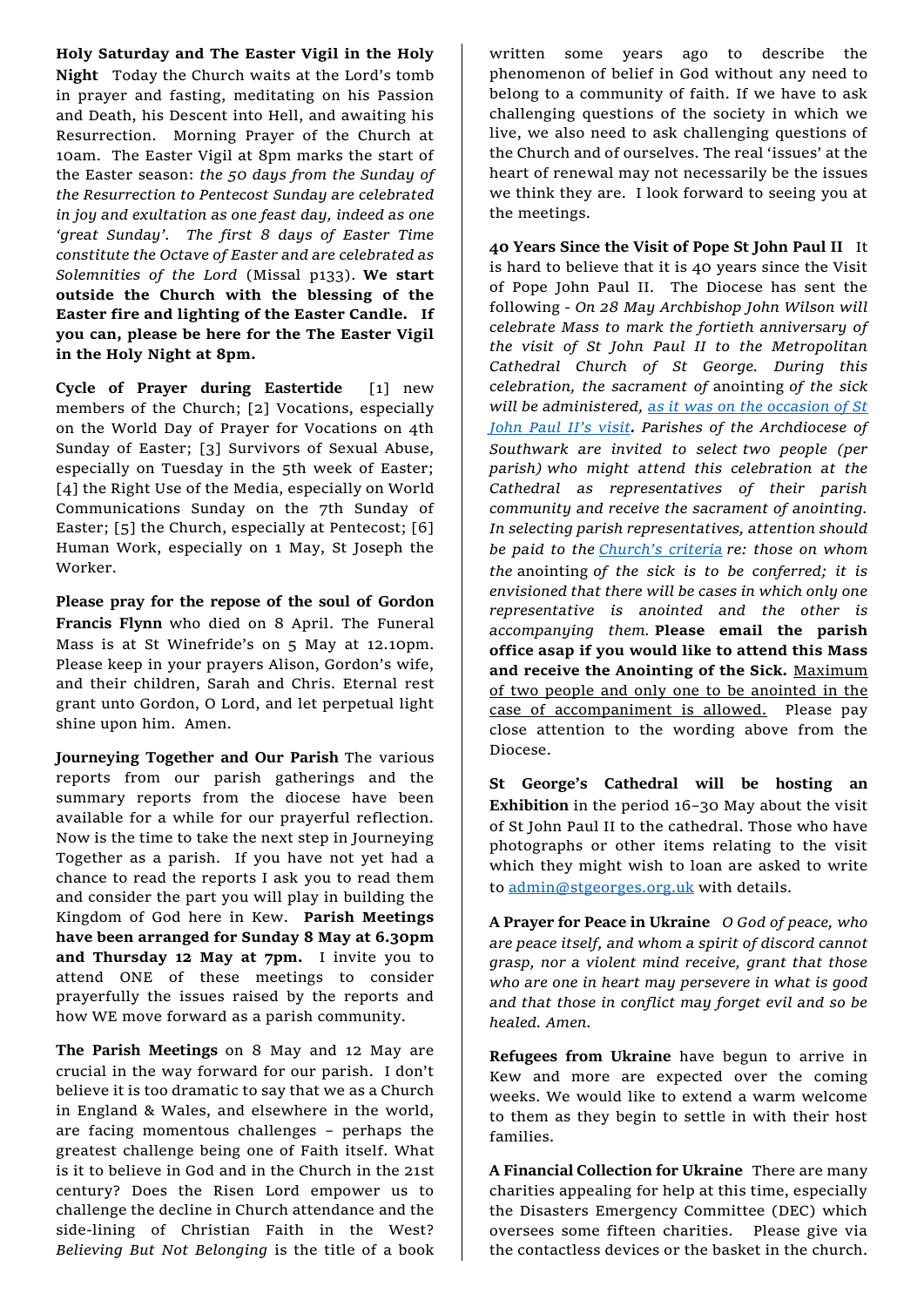Please note that the collection of material donations has now ceased. Thank you to the SVP and all who contributed to this collection. The financial collection is currently at £2,182.24. Many thanks.

**The Society of St Vincent De Paul (SVP)** in the parish exists to help those in need by providing companionship, transport, practical assistance and modest financial help. If you or someone you know needs help, please ask fr Brian to let us know and we will be in touch.

**Poverty Challenge: See, Judge, Act** Following the pandemic, many households now also face new hardships as prices rise. Caritas Social Action Network (CSAN), the Catholic agency addressing poverty and injustice in England and Wales, has released a free new booklet to increase awareness of Catholic Social Teaching on poverty, and to inform local responses. Please take a moment to read and encourage groups and individuals to engage with it. Download from [www.csan.org.uk](http://www.csan.org.uk/)

**News from Cafod** Thank you so much for your support of CAFOD's Lent Family Fast Day, the Walk Against Hunger and the Ukraine Humanitarian Appeal. Your support means we can respond in crises such as Ukraine where our Caritas aid workers and volunteers could quickly help families fleeing conflict. It also means we're there in the long-term and can continue to respond to crises around the world, including in Afghanistan, Syria, Ethiopia, and South Sudan. We work alongside communities as they rebuild their lives once the conflict is over, as in Sierra Leone. For more detail on how your donations are being used, please go to the CAFOD website [cafod.org.uk](http://www.cafod.org.uk/)**. A cheque has been sent to CAFOD for £283 for the Lent Fast Day.**

**The Passage**, a Catholic charity working with homeless people, is raising funds through the Big Give, a matched giving scheme. Every £1 donated online by 12noon on Tuesday 19 April makes £2, and £2.25 if you are a taxpayer through Gift Aid. *'It takes more than a house to make a home'* is a campaign focussed on the services the charity offers to homeless people on their journey to being settled in a new home. To support the campaign, go to: [https://bit.ly/BigGiveMarch22.](https://bit.ly/BigGiveMarch22) For queries or assistance donating please ring 020 7592 1856. The Passage would be very grateful for your support.

**Covid Protocols and Returning To 'Normal'** Our parish policy has been to have an incremental approach to return to 'normal'. All pews are now open for use and it is no longer necessary to sign in. In line with the most recent Government advice, the wearing of face masks is no longer necessary, although I shall continue to wear a face mask. We will continue to have a no-touch Sign of

Peace for the moment. It is important that we continue to be careful as the virus is still prevalent. Please be sensitive to the needs of those around you, and, where possible, leave a space between you and those not known to you. Please do not come to church if you have any symptoms of Covid. The infection rate is still high.

**First Reconciliation & First Holy Communion**  Session 7 is on Saturday 23 April at 4.15pm. Some of the children will celebrate their First Reconciliation in the morning at 11am. Please keep them all in your prayers.

**Confirmation Programme** The next two sessions are on Monday 18 April at 6.15pm and Saturday 23 April at 2pm. Please keep our Confirmation Candidates in your prayers.

**Junior Church** resumes at the 9.30am Mass on Sunday 24 April. It is important to be here in good time as the children will go from the Church to the Hall at the start of Mass. Children do not go directly to the Hall.

The Acutis Club Our next session for our younger



parishioners will be on Sunday 24 April 4.30-6pm, initially for those in school years 4-8.

**Refreshments after the Sunday 9.30am Mass**  Thank you to those parishioners who have come forward to join a rota for running the monthly coffee mornings after the Sunday 9.30am Mass. So that we can get things up and running we do need a coffee morning co-ordinator to manage the rota etc. If you are interested in volunteering please email the parish office.

**Site Survey** A visual survey of the Church, Hall and Presbytery will take place on Thursday 21 April. Some scaffolding will go up on Wednesday 20 April to the right of the Church, between the Church and Presbytery, to aid the survey. Please be aware of this.

**Ecumenical Pilgrimage to Oberammergau (McCabe Pilgrimages)** 27 May – 3 June 2022, led by Bishop Paul Hendricks, Auxiliary Bishop with care of the SW area of our diocese, and Bishop Jonathan Clark, the Anglican Bishop of Croydon. In addition to the Passion Play, the pilgrimage will include visits to the lakes and mountains of Austria, to Salzburg and a walk along a section of the Jacobsweg, the Austrian route of the Camino. For further information or a booking form please contact Toni Suffolk on 020 8654 9035 / 07786 935554 or [toni.suffolk@btinternet.com](mailto:toni.suffolk@btinternet.com)